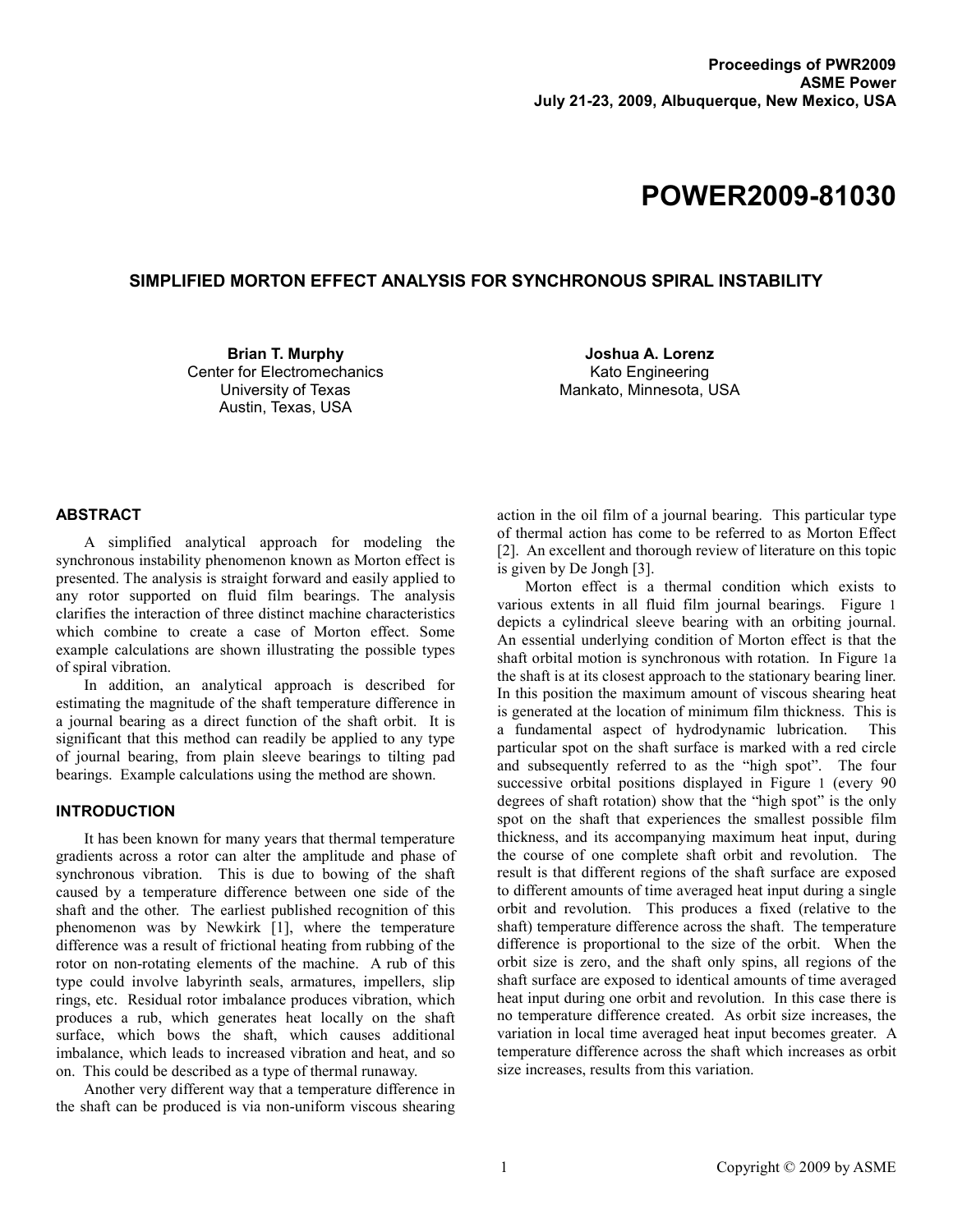

Figure 1. Four successive positions of an orbiting bearing journal within a sleeve bearing.

Most rotating machines are not affected by the aforementioned temperature difference in a journal bearing. Some particular machine configurations, however, are sensitive. A quite common trait is a large amount of overhung weight outboard of one or both bearings. Examples include turbochargers and turboexpanders with large overhung impellers, high-power compressors with large heavy coupling hubs, and electrical generators with overhung exciters. Shaft bowing at the bearing throws the overhung weight out of balance. If the machine is running at a speed where vibration amplitude at the bearing is sensitive to imbalance of the overhung weight, then conditions that produce Morton effect may be satisfied.

# **NOMENCLATURE**

- A Balance sensitivity vector (mils/oz-in.)
- B Temperature coefficient vector (°F/mil)
- C Bow coefficient vector  $(oz-in.^{\circ}F)$
- D Effective thermal damping
- E Effective thermal stiffness
- L Bearing axial length (in.)
- $L_w$  Axial distance from bearing to overhung mass (in.)<br>M Amount of overhung mass (lbm)
- Amount of overhung mass (lbm)
- R Shaft radius at the bearing (in.)
- s Complex eigenvalue (1/seconds)
- T Shaft temperature difference vector (°F)
- V Vibration vector, or high spot (mils)
- U Imbalance vector, or heavy spot (oz-in.)
- $\alpha$  Coefficient of thermal expansion
- $\tau$  Time constant (see Eqn. 6)

#### **ANALYSIS**

Morton effect will be mathematically described using simple relationships. Each relationship is a linear one among vector quantities. An assumption inherent in this approach is that the thermal response of the rotor system be "infinitely slow" compared to the rotordynamic response of synchronous vibration. In other words, rotor vibration is assumed to always be quasi steady state.

In what follows all vector quantities have amplitude and phase angle. The phase angles are with respect to a once-perrevolution phase marker assumed to be at a fixed position on a rotating shaft. Such vector quantities are typically measured with modern day vibration analyzers. The phase angle sign convention can be either leading or lagging, but must be consistent throughout.

#### **Basic Vibration/Balance Relationship**

This is identical to the basic formula of influence coefficient balancing. It is a linear relationship between imbalance and vibration. In this analysis the calculated vibration is analogous to that which would be measured with shaft displacement sensors located in or near the bearings.

$$
\vec{V} = \vec{A}\vec{U} \tag{1}
$$

where  $\overline{a}$ 

 $V =$  high spot, or vibration vector (mils p-p, w/angle)

- $U =$  heavy spot, or imbalance vector (oz-in., w/angle)
- $A =$  influence coefficient vector (mils/oz-in., w/angle)

The vibration vector *V*  $\overline{a}$  serves to locate the "high spot" on the shaft surface. As previously mentioned, this is the spot on the shaft which comes closest to the bearing. The imbalance vector  $U$  serves to locate the "heavy spot" on the shaft. If the imbalance were in the form of a weight placed on the shaft,  $\vec{U}$ would specify the magnitude and circumferential location of the weight. The vector quantity  $A$  is the sensitivity of vibration to imbalance.

## **Steady State Thermal Relationship**

This locates the "hot spot" in relation to the position of the high spot, and also computes the magnitude of the temperature difference around the shaft. In the case of a sleeve bearing, this is determined by analyzing the bearing fluid film for a given synchronous whirl orbit and revolution to compute the heating and cooling around the shaft, and the dissipation of heat into and out of the shaft. The result of the calculations being the number of degrees of circumferential temperature difference (shaft delta T), plus the location of the hot spot on the shaft, relative to the high spot. In lieu of analysis, thermocouples embedded in the shaft could also be used to measure this directly. This is a steady state condition, and the resulting temperature difference is assumed to be linearly proportional to the size of the shaft orbit. Published experimental results from test rigs have shown that in journal bearings, hot spots lag high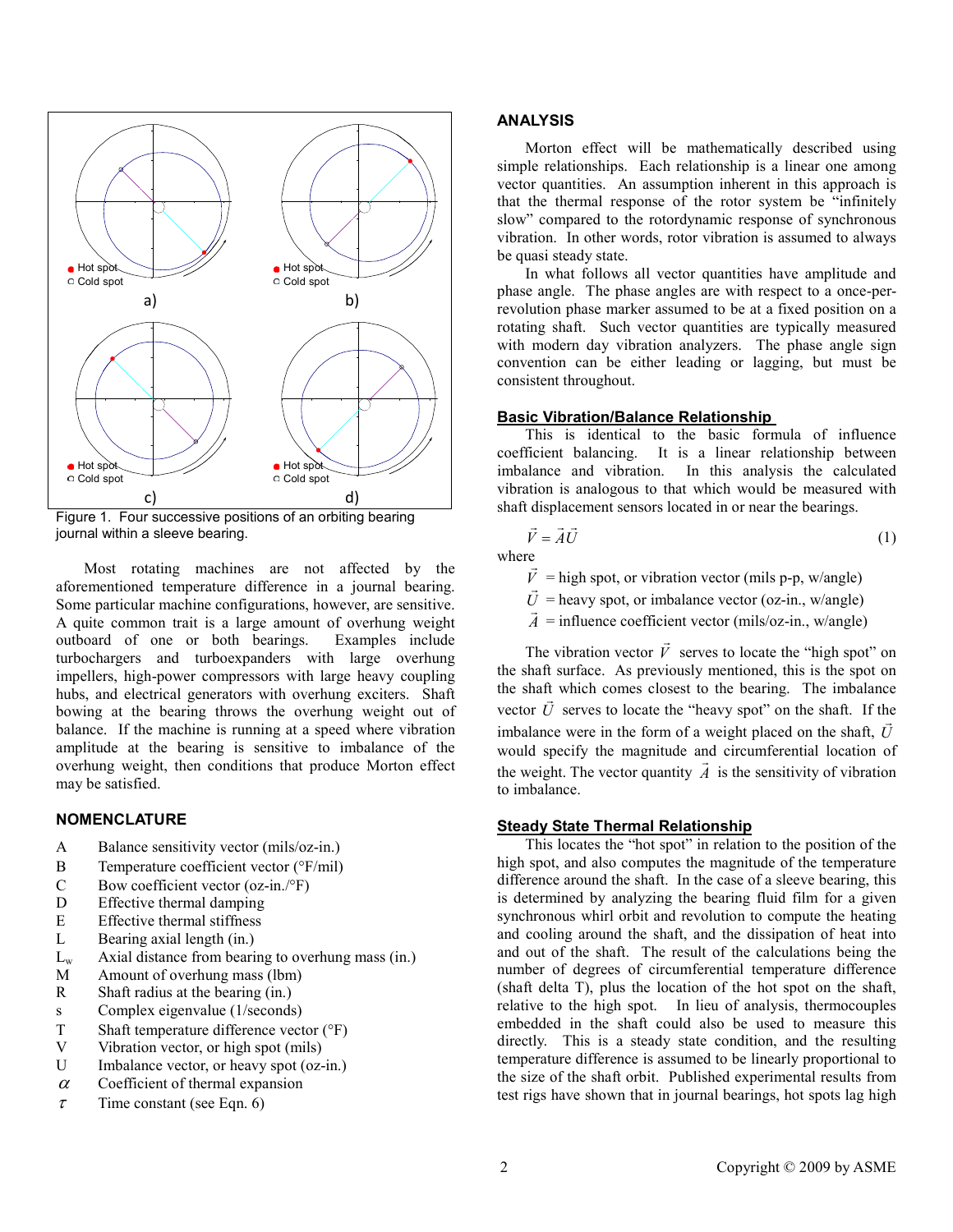spots. In Figure 1, the hot spot is being displayed as if it were coincident with the high spot.

 $T_{ss} = BV$  $\overline{r}$  r  $\overline{r}$  $= BV$  (2) *Tss* r = steady state temperature vector (°F, w/angle) *B*  $\frac{1}{x}$ = temperature coefficient vector (°F/mil, w/angle)

The vector quantity *B*  $\overline{a}$  is the sensitivity of shaft temperature difference to vibration. An analysis to rigorously compute values for shaft hot spot phase angle and magnitude of circumferential temperature difference is quite complex. This involves solving the problem of hydrodynamic fluid film lubrication with cavitation, thermal affects, and orbit motion, simultaneously with a transient heat transfer analysis of the fluid, bearing shell, and shaft. This has been done both analytically [2] and numerically [4] for specific bearings, but the applicability is limited to those specific bearings. It is apparent that a simplified method to make these calculations more easily for all bearing types is highly desirable.

#### **Basic Imbalance/Temperature Relationship**

This is determined by analyzing the shaft for how much it bows due to a temperature difference between hot and cold sides of the shaft, and determining how much imbalance is thereby produced. This provides the value for *C* appearing in the following expression.

$$
\vec{U} = \vec{U}_o + \vec{C}\vec{T}
$$
 (3)

where  $\frac{1}{x}$ 

 $U =$ total imbalance vector (oz-in, w/angle)

 $U<sub>o</sub>$  = initial mechanical imbalance vector (oz-in, w/angle)  $\overline{a}$ 

*T*  $T =$  hot spot, or temperature vector (°F, w/angle)

 $\hat{C}$  = bow coefficient vector (oz-in/ $\hat{C}$ F, w/angle)  $\overline{a}$ 

The vector quantity *C* is the sensitivity of imbalance to shaft temperature difference. In general, the angle for *C* will be either 0 or 180 degrees, depending upon which way the rotor gets thrown out of balance by the thermal bow. A rigorous analysis to compute *C* could be done as a steady state calculation with a structural FE model of the shaft. A prescribed temperature profile in the bearing would be applied, and the ensuing bow calculated. The amount by which the overhung weight is displaced from the shaft centerline is used to determine *C* . As an example, consider a bearing having axial length L and diameter D. It can be shown (Dimarogonas [5]) that by assuming a temperature gradient which is linear and symmetric across the shaft, and uniform along the length of the bearing, the following amount of imbalance is produced at the center of gravity of the overhung weight.

$$
U_{th} = M \frac{\alpha T}{R} L L_{w}
$$
\n<sup>(4)</sup>

#### **Transient Thermal Relationship**

This equation models how quickly the hot spot moves around the shaft. That is, the concept of the hot spot moving from where it is currently, to where it wants to be. The hot spot wants to be at its steady state position  $T_{ss}$ , and will continuously try to move toward that spot. The rate of hot spot motion is determined by the thermal time constant of heat flow through the shaft, among other things. It will be seen below that Morton effect stability (or lack thereof) is independent of this time constant.  $\overline{a}$ 

$$
D\vec{\dot{T}} + E(\vec{T} - \vec{T}_{ss}) = 0 \tag{5}
$$

or

$$
\vec{t} \cdot \vec{T} + \vec{T} = \vec{T}_{ss} \tag{6}
$$

where

 $\overline{a}$ 

 $E =$  thermal "stiffness"

 $D =$  thermal "damping"

$$
\dot{\vec{T}} = \text{thermal velocity or time derivative of T}
$$
\n
$$
\tau = \frac{D}{E} = \text{thermal time constant (a scalar with units of sec)}
$$

The "thermal velocity" corresponds to the hot spot moving around the shaft. A thermal velocity of zero implies the hot spot is at a fixed location on the shaft. This is another situation where a rigorous analysis to compute the transient movement of the hot spot around the orbiting shaft is quite involved. Similar to the complexities involved in the calculations required for hot spot phase angle and temperature difference, calculations for the transient movement of the hot spot around the orbiting shaft also involve the additional coupling of rotordynamic and structural analyses. It will be shown below that Morton instability can be predicted without requiring knowledge of the thermal velocity or thermal time constant.

The preceding expressions are combined as follows:  $\overline{a}$ 

$$
\begin{aligned}\n\vec{t} \cdot \vec{T} + \vec{T} - \vec{B}\vec{V} &= 0 \\
\vec{t} \cdot \vec{T} + \vec{T} - \vec{B}(\vec{A}\vec{U}) &= 0 \\
\vec{t} \cdot \vec{T} + \vec{T} - \vec{B}\vec{A}(\vec{U}_o + \vec{C}\vec{T}) &= 0 \\
\vec{t} \cdot \vec{T} + \vec{T} - \vec{B}\vec{A}\vec{C}\vec{T} &= \vec{B}\vec{A}\vec{U}_o \\
\vec{t} \cdot \vec{T} + (1 - \vec{B}\vec{A}\vec{C})\vec{T} &= \vec{B}\vec{A}\vec{U}_o\n\end{aligned} \tag{7}
$$

Starting from an assumed initial condition for *T*  $\overline{a}$ , Equation (7) allows calculation of the shaft temperature difference, and its location on the shaft, as a function of time. The expression applies to any constant value of rotor speed. The transient result for vector  $\overline{T}$  can then be used to evaluate vector results for *U* and *V* by using Equations (1) and (3).

Equation (7) is seen to be a single first order differential equation with constant coefficients, and so its solution is a complex exponential with a single eigenvalue, *s* , expressed as:

$$
\vec{T}(t) = \vec{T}e^{st} \tag{8}
$$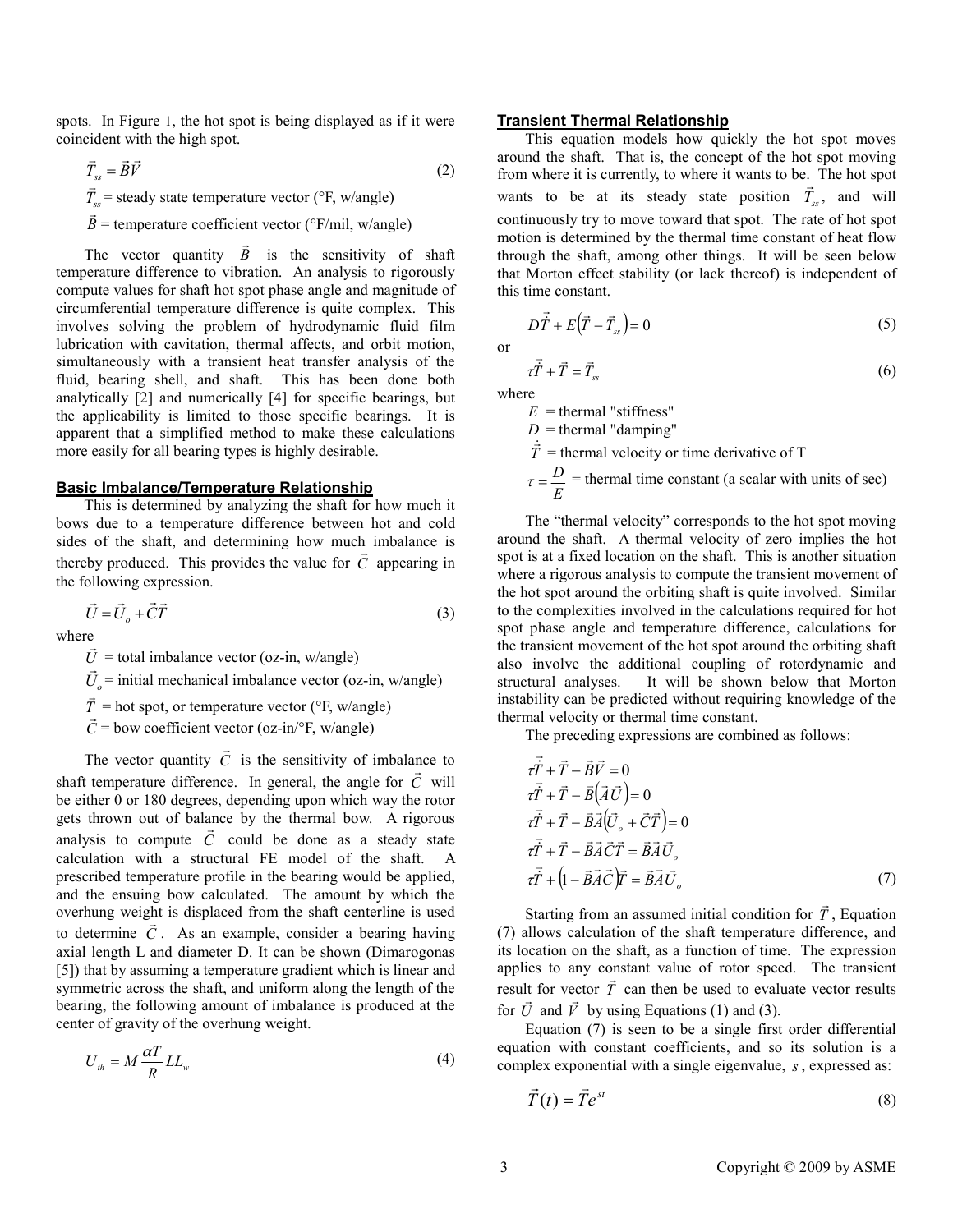$$
s = \frac{\vec{B}\vec{A}\vec{C} - 1}{\tau} \tag{9}
$$

From physical considerations, the time constant  $\tau$  is always a positive real value. The sole requirement for stability is that the real part of *s* not be positive, which leads to:

$$
Re(\vec{B}\vec{A}\vec{C}) \le 1 \quad \text{for stability} \tag{10}
$$

This shows that stability does not depend on the time constant, but only the three sensitivity vectors. Larger values of each of the three sensitivities,  $A$ ,  $B$  and  $C$  ought to make a Morton effect instability more likely. However, the angles associated with these sensitivity vectors also influence stability. Even if the sensitivities are all large in magnitude, the rotor will still be stable if the three angles place the product of *BAC* to the left of  $+1$  on the real axis of the complex plane. As rotor speed changes, the angle of  $\overrightarrow{A}$  is the one that would tend to vary the most. The angle of  $C$  typically would not change at all. The angle of  $B$ , for journal bearings, likely stays in a range of approximately 0 to 60 degrees (lagging).

As speed approaches a critical speed, both the magnitude and angle of *A* will be changing rapidly. The stability condition Equation (10) tells us that if the real part of the vector product of the three sensitivities is less than 1, the system is always stable. When stable, the transient thermal solution to the vibration prediction equations is a converging spiral (as viewed on a polar plot of vibration) which settles to a steady operating point. The steady vibration operating point is a blend of mechanical and thermal (but constant) imbalance. When unstable, the vibration response spiral diverges (i.e. thermal runaway). When on the boundary between stability and instability, the vibration response is a circle centered on the point of the corresponding stable solution. The size of the circle is a function of the initial condition. Figure 2 illustrates these three cases.



Figure 2. Examples of stable, borderline and unstable thermal spirals.

The rate at which the hot spot and high spot travel around the bearing journal is established by the imaginary part of the eigenvalue having units of radians/second. The rate is seen to be dependent not only on the thermal time constant, but also each of the sensitivity vectors.

$$
\frac{\text{Im}(\vec{\mathbf{B}}\vec{\mathbf{A}}\vec{\mathbf{C}})}{\tau} \tag{11}
$$

When Morton effect is significant but stable, some interesting observations can be made concerning the steady state vibration behavior of a machine. First, in the absence of any thermal bow, the steady state vibration vector would be:

$$
\vec{V}_{ss} = \vec{A}\vec{U}_o \tag{12}
$$

With a stable thermal bow, this becomes (by setting  $\dot{\vec{T}}$ =0 in Equation (7)):

$$
\vec{V}_{ss} = \frac{\vec{A}}{1 - \vec{A}\vec{B}\vec{C}} \vec{U}_o
$$
\n(13)

The thermal sensitivity of the machine is seen to modify the steady state vibration. Thus, even when stable, the steady state vibration vector could be excessive, and damage or trip the machine. Just being stable does not guarantee acceptably smooth vibration performance. Also, observe that in a machine which is especially sensitive to Morton effect, the product *BAC* may have a magnitude much greater than one. In this situation, Equation (13) indicates that Morton effect will actually attenuate synchronous vibration. As speed increases, and an unstable machine approaches its Morton instability threshold, synchronous vibration could become very small before becoming unstable. Such behavior has been observed in a machine where 3 nominally identical units were built and tested, and all exhibited Morton instability. The unit with by far the smallest synchronous vibration exhibited the most rapidly divergent unstable behavior. This will be a topic of a forthcoming paper.

The forgoing discussion suggests that a Morton effect instability can be predicted with readily available rotordynamic analytical tools if only there were practical means of estimating the temperature sensitivity vector  $\vec{B}$ . Estimation of the temperature coefficient vector could be done if a way to estimate shaft temperature difference as a function of journal orbit were readily available for any type of bearing. Another practical approach to this problem is to perform tests to measure shaft temperature difference for a range of bearing designs (see for example [3] and [6]).

# **NEW CALCULATION METHOD FOR SHAFT DELTA T**

This section describes an approximate analytical approach for estimating the magnitude of shaft temperature difference due to Morton effect. The method can be used for any type of journal bearing for which a typical steady state bearing design analysis code is available. The only special requirement of the bearing code is that the steady state circumferential temperature profile of the lubricant be available for post processing. Balbahadur and Kirk [10] also presented a method for estimating shaft temperature difference, but their method is not readily implemented with a steady state bearing design code. Shaft temperature difference is calculated as follows: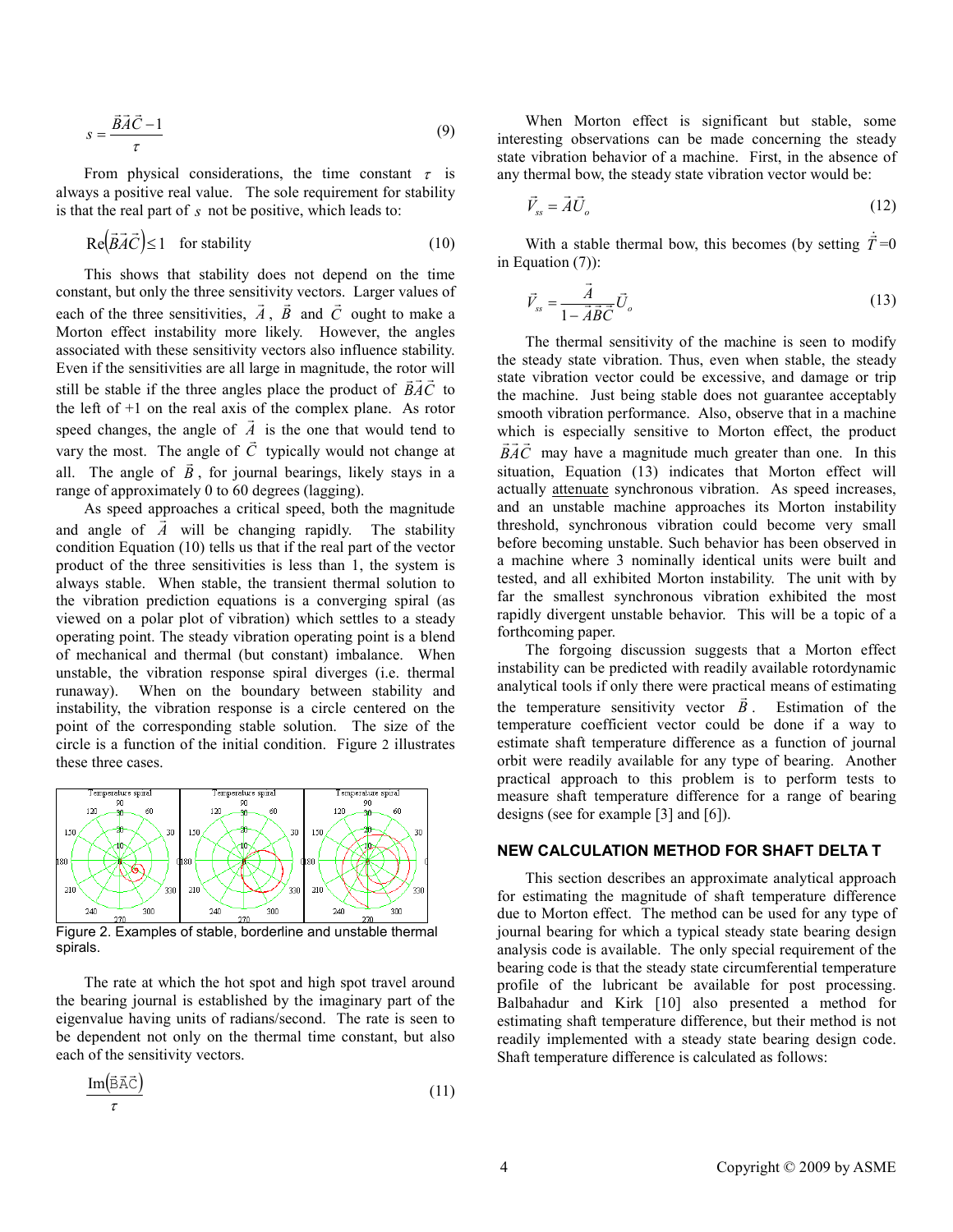- 1. For a selected combination of speed and load, run the bearing analysis program to get the static eccentricity position, and the stiffness and damping coefficients of the bearing.
- 2. Select a journal orbit for which to compute a shaft delta T. Either use an orbit of your choosing, or run a rotordynamic imbalance response analysis of the subject machine to calculate an orbit at the bearing. If the rotordynamic model contains a housing or bearing support, the orbit should be the relative orbit between the shaft and housing. As an example, Figure 1 shows a journal orbit which is a circle.
- 3. Run the bearing analysis program again, but this time specify the position of the journal center to be the point corresponding to Figure 1(a). This is the instant when the film thickness is at its smallest value. The bearing program produces a circumferential temperature profile around the bearing. At this instant in time, the shaft surface temperature profile is taken to be equal to the calculated oil film temperatures.
- 4. Repeat the calculation done in the preceding step with the journal positioned at the points depicted in Figures 1(b-d). Note that as the journal travels around the orbit, it also rotates. For each of these positions the shaft surface circumferential temperature profile is calculated with the bearing program.
- 5. Upon completion of the preceding step, four values of temperature can be obtained for any point on the shaft surface at the four instances shown in Figure 1 (using interpolation when necessary). These four values are then averaged to yield an estimate of the steady state temperature of any point on the shaft surface.

In practice, the circumferential temperature profile should be calculated for a large number of points (e.g. 25 to 50) around the shaft surface, in order to generate a detailed profile of shaft surface temperature. Also, more than 4 orbit positions should be employed. Trials done with several bearing types suggest that 24 equally spaced points around the orbit may be optimum from the standpoint of resolution and efficiency of calculation.

# **EXAMPLE CALCULATIONS OF SHAFT DELTA T**

As an example, the above method has been used to analyze the bearing studied by Gomiciaga and Keogh [4] who used CFD methods. The subject is a sleeve bearing with two axial feed grooves on the sides. This bearing was subject to extensive temperature and pressure measurements by Lund and Tonnesen [7], who also had thermocouples located in the shaft, but temperature difference across the shaft was not measured. The parameters of calculation case b) reported in [4] are as follows:

| Shaft diameter:         | $100 \text{ mm}$ |
|-------------------------|------------------|
| Bearing outer diameter: | $200 \text{ mm}$ |
| Bearing axial length:   | $55 \text{ mm}$  |
| Pad arc:                | 171 degrees      |

| Radial clearance:                                       | $0.0726$ mm             |
|---------------------------------------------------------|-------------------------|
| Oil inlet temperature:                                  | $50^{\circ}$ C          |
| Oil density:                                            | $850 \text{ kg/m}^3$    |
| Oil specific heat:                                      | $2000 \text{ J/(kg-K)}$ |
| Oil viscosity at T inlet:                               | $0.0183$ Pa-s           |
| Oil viscosity exponent:                                 | $0.0295$ 1/°C           |
| Oil supply flow rate:                                   | 2.95 liter/min          |
| Bearing outer heat transfer coefficient: $50 W/(m^2-K)$ |                         |
| Static eccentricity magnitude:                          | 07                      |
| Static eccentricity angle from vertical: 38 degrees     |                         |
| Circular orbit size, peak-to-peak:                      | $0.01452$ mm            |
| Speed:                                                  | $10,000$ rpm            |

In [4] the following calculated temperatures were reported for case b) with forward circular whirl of the journal:

| Peak babbit temperature:     | $125^{\circ}$ C |
|------------------------------|-----------------|
| Peak shaft temperature:      | $103.5$ °C      |
| Shaft temperature difference | $1.0^{\circ}$ C |

Calculation results were also given in [4] for backward circular whirl, and a slightly larger temperature difference of 1.2°C was reported. Keogh and Morton [2] analyzed a 360° sleeve bearing for circular forward whirl and backward whirl. They predicted a much higher difference for forward whirl than backward whirl (10 $^{\circ}$ C and 4 $^{\circ}$ C). The calculation method here, however, cannot distinguish between forward and backward whirl. The orbit was processed with 24 equally spaced points, and temperature was determined at 24 equally spaced points on the shaft surface. Figure 3 shows the circumferential shaft surface temperature profile. The results are summarized as follows:

| Peak babbit temperature:     | $125^{\circ}$ C |
|------------------------------|-----------------|
| Peak shaft temperature:      | $113^{\circ}$ C |
| Shaft temperature difference | $3.6^{\circ}$ C |



Figure 3. Shaft surface temperature profile computed for case b) from reference [4]. Mid-line of bearing journal.

The temporal lag of the hot spot behind the high spot of the whirling journal, reported as  $38^\circ$  in [4], also cannot be determined here because the calculations are not truly transient. The calculated temperature difference was found to be quite linear with orbit size. Either increasing or decreasing the orbit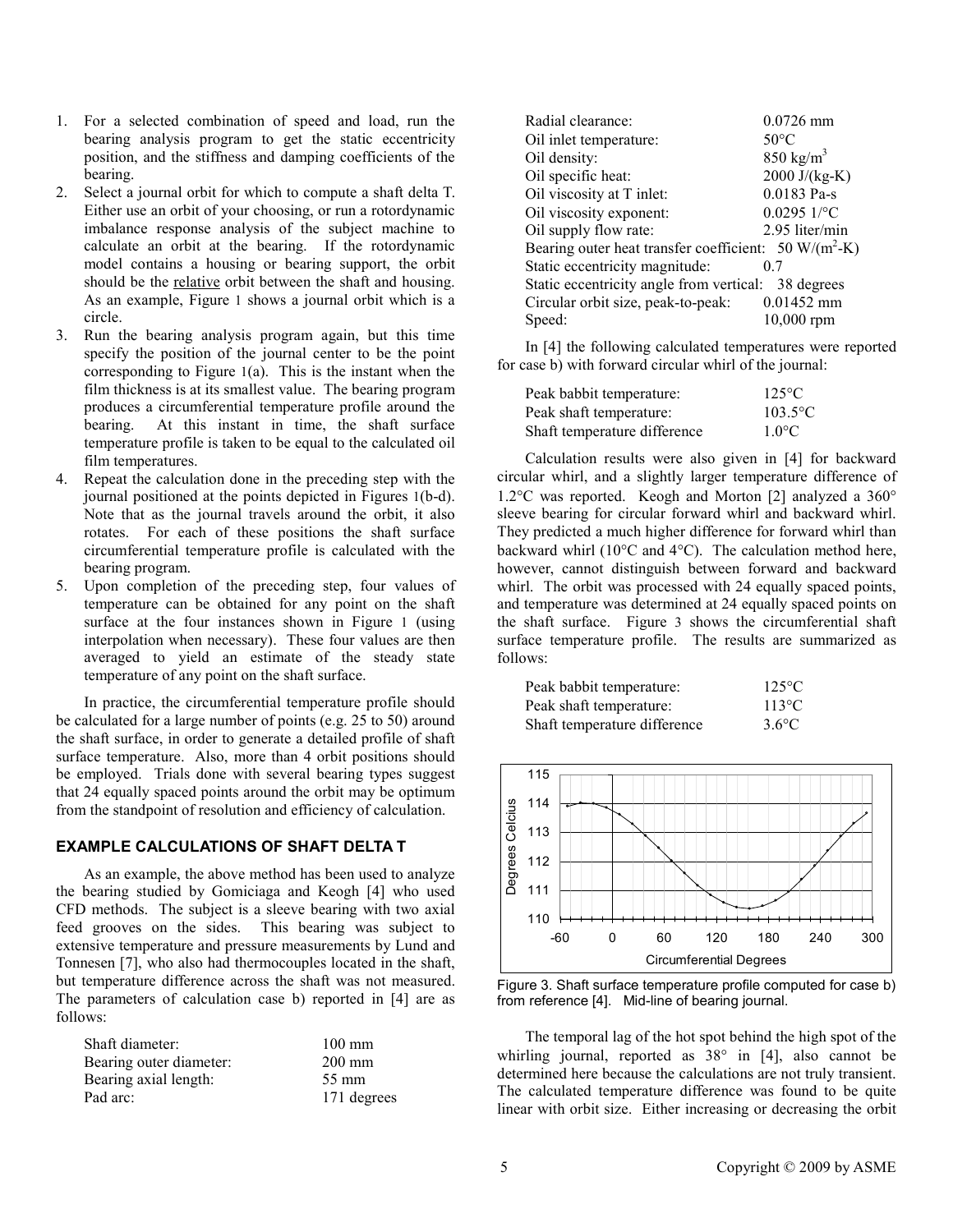size by a factor of two produced nearly an identical change in temperature difference.

As a second example, a double overhung turboexpander supported on 5 pad tilting pad bearings with maximum continuous operating speed (MCOS) of 18,600 rpm will be studied [8]. The initial design of this unit exhibited unstable Morton effect behavior starting at a speed near 18,000 rpm. This rotor, shown in Figure 4, has a very stiff shaft and runs well above 2 rigid body critical speeds (both below 10,000 rpm), and well below the first flexible rotor mode (near 30,000 rpm). The first flexible mode shape (Figure 5) has maximum deflections at the two impellers. Since differential heating in either bearing will cause the nearby impeller to go out of balance, such a mode has potential to be unstable due to differential heating. This analysis focuses on the compressor end bearing, which is near the larger and heavier of the two impellers. Vibration at this bearing exhibited a divergent spiral during testing (see Figure 6). The tilting pad bearing parameters are as follows:

| Shaft diameter:                      | $90 \text{ mm}$  |
|--------------------------------------|------------------|
| Bearing outer diameter:              | $117 \text{ mm}$ |
| Bearing axial length:                | 55 mm            |
| Pad arc:                             | 52 degrees       |
| Pad pivot offset:                    | 0.5              |
| Pad preload:                         | 0.35             |
| Load direction:                      | on pad           |
| Assembled diametral clearance:       | $0.185$ mm       |
| Oil inlet temperature:               | $43^{\circ}$ C   |
| Oil properties:                      | <b>ISO46</b>     |
| Oil supply flow rate:                | 23.6 liter/min   |
| Bearing outer heat Xfer coefficient: | 50 W/( $m^2$ -K) |



Figure 4. Turboexpander presented in [8] used for second example calculation.



Figure 5. Rotordynamic model of turboexpander and mode shape of first flexible mode.



Figure 6. Figure 6b from [8] showing unstable divergent behavior in compressor end bearing at 18,600 rpm.

The analysis was performed over a range of speeds. At each speed the stiffness and damping properties of the bearings were computed along with static eccentricity. Next, the imbalance response of the rotor to a concentrated imbalance at the compressor impeller was run to get the shaft orbit in the compressor end bearing at that speed. The shaft temperature difference is then calculated for that orbit. The imbalance response analysis yields *A* , the balance sensitivity vector, which at MCOS is  $0.05$  micrometers peak to peak per gm-mm of imbalance. The phase angle of *A* is very close 180° since the speed is far below the third mode (mode shape in Figure 5). The bow coefficient vector,  $\hat{C}$ , was approximated using Eq (4), and is 67.9 gm-mm per degree Celsius of shaft temperature difference at the bearing. The phase angle of *C* is 180° because the weight is outboard of the bearing. The temperature sensitivity vector  $\vec{B}$  was calculated at each speed using the steady state bearing program and 24 points on both the shaft surface and orbit. For example, at 18,600 rpm this was found to be 0.13 °C/micrometer. The size of the orbit used to determine this value is not important since the temperature was found to be linearly related to orbit size in a near perfect sense. The phase angle cannot be calculated with this analytical approach. A value of 20° was used as this value was measured by De Jongh and Morton [9] for a 5 pad tilting pad bearing at 10,500 rpm. It is not known how much this phase angle varies versus speed since published measurements of this are not available. Based solely on the limited range of values of all available calculated and measured phase angles, it is believed to always be between  $0^{\circ}$  and  $60^{\circ}$  (lagging).

The product of the three vector magnitudes at 18,600 rpm is seen to be only 0.44 (dimensionless). Therefore, being less than 1, at this speed differential heating is predicted to be stable. Figure 7 shows the vector result for *BAC* as a function of speed. Instability is predicted to commence at approximately 21,500 rpm. As speed increases above this value, the instability becomes progressively stronger. Assuming a different value for the phase lag of vector *B* would rotate the curve in this plot about the origin, but the instability threshold would still be greater than 21,000 rpm, and this is